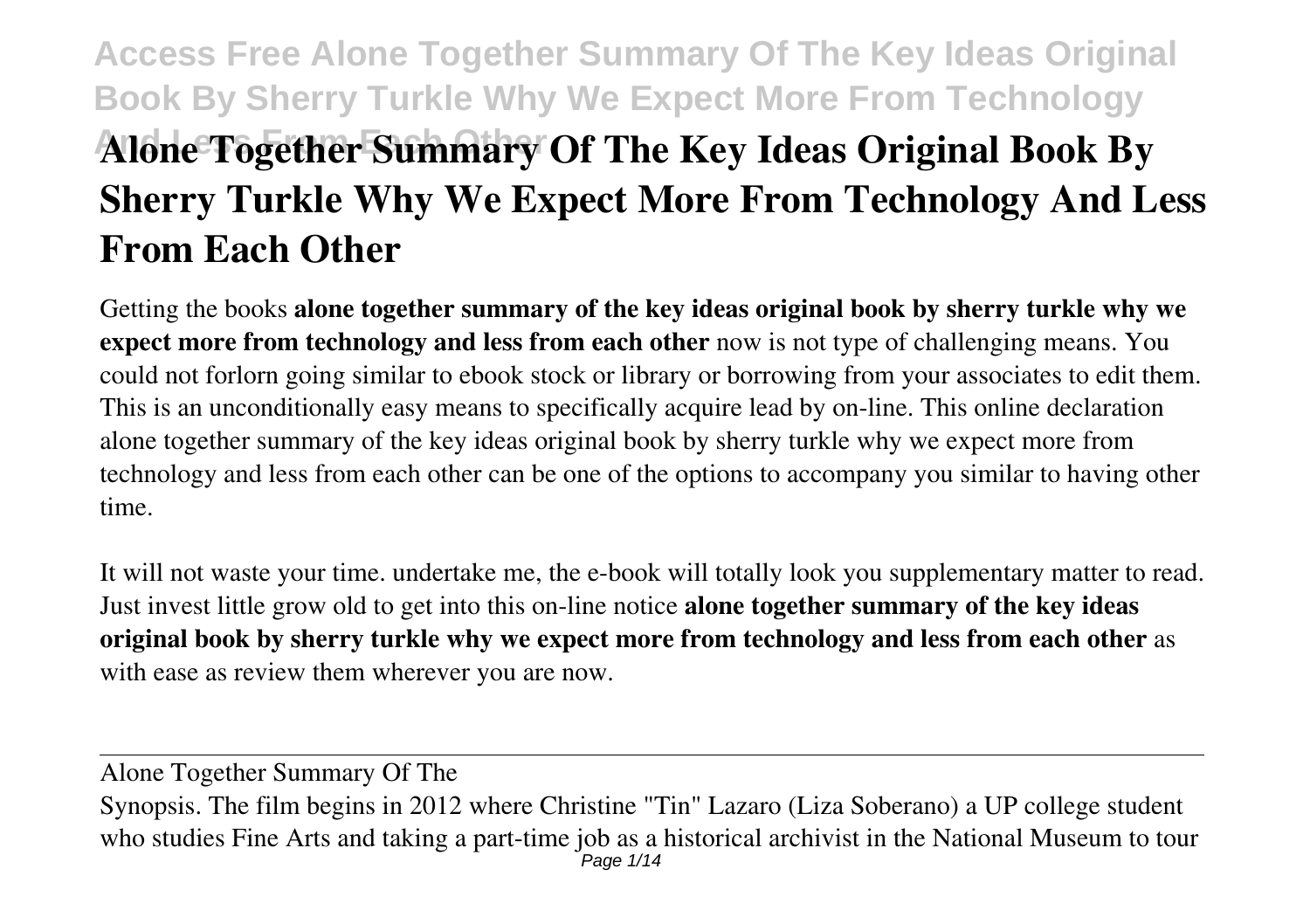the high school students during their field trip until she meets Rafael "Raf" Toledo (Enrique Gil) who is a UST college student who studied Biology and an avid fan of the rock band The Eraserheads.

Alone/Together (2019) - Plot Summary - IMDb Alone Together Summary March 21, 2020 March 21, 2020 Luke Rowley Culture , Happiness , Health , Productivity , Psychology , Self Improvement , Society , Technology 1-Sentence-Summary: Alone Together is a book that will make you want to have a better relationship with technology by revealing just how much we rely on it and the ways our connection to it is growing worse and having negative effects on us all.

Alone Together Summary + PDF - Four Minute Books

1-Page Summary of Alone Together Overview. This book explores the impact of technology on our minds. It looks at how the internet is changing us and what that means for society. Today, thanks to digital devices and the Internet we are living in a fully networked society. We can connect with other people at any time of day or night.

Alone Together Book Summary, by Sherry Turkle | Allen Cheng Summary Of Alone Together By Sherry Turrkle. 1328 Words6 Pages. As the rise of technology has increased, more and more people are becoming detached from their everyday lives. Technology has Page 2/14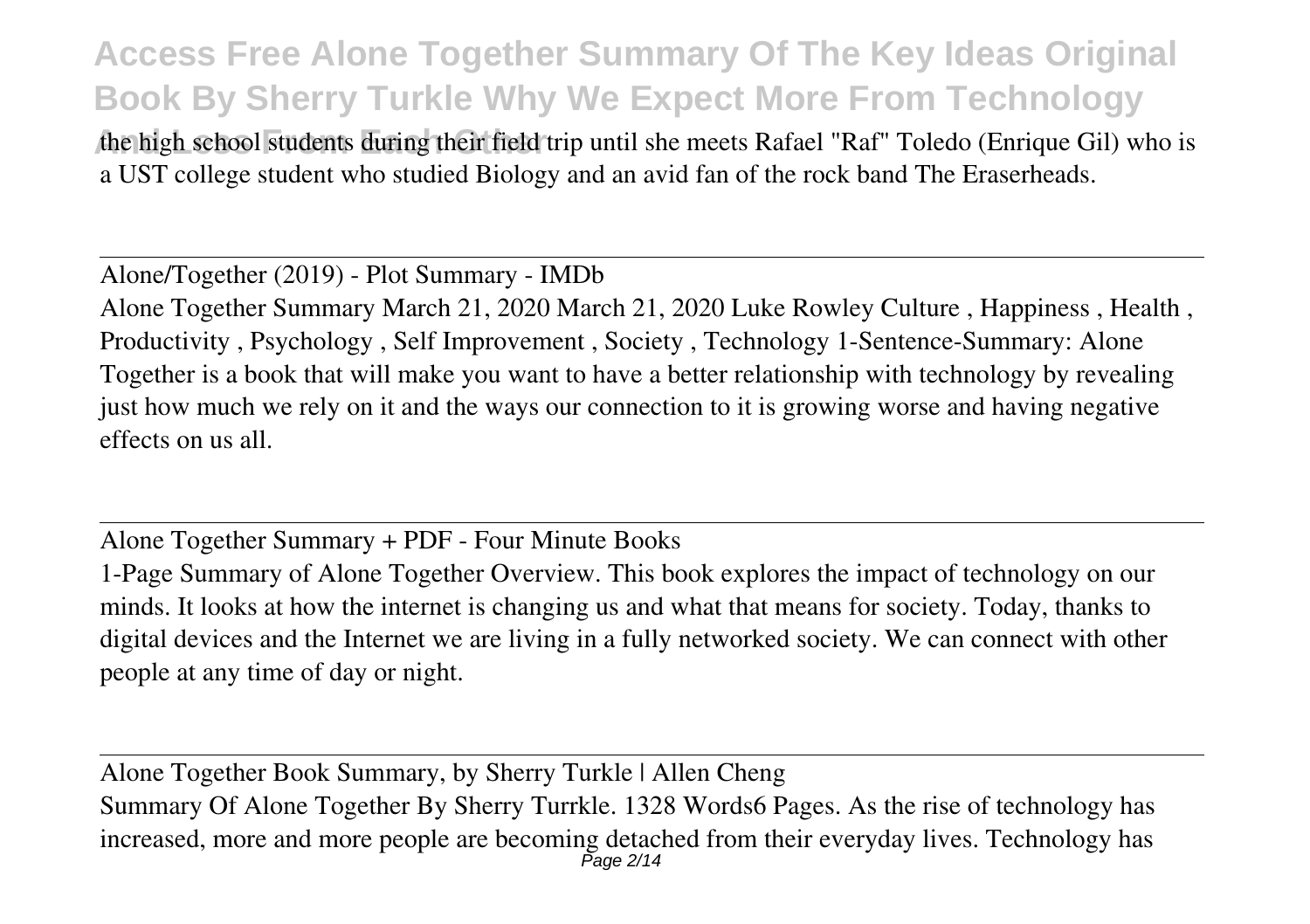allowed us to connect with one another using little to no effort at all. With robots, machines, and devices improving drastically almost every day, we find ourselves more alone, as we choose to have more social interactions through our devices.

Summary Of Alone Together By Sherry Turrkle - 1328 Words ...

Sherry Turkle's Alone Together: Why We Expect More from Technology and Less from Each Other, originally published in 2011, is a work of nonfiction that explores technology's effect on how humans interact with one another. The book is split into two halves: the first deals with human interactions with sociable robots and the second with the networked connections of social media and virtual worlds.

Alone Together Summary and Study Guide | SuperSummary Alone/Together is a 2019 Philippine romantic drama film written and directed by Antoinette Jadaone, and starring Liza Soberano & Enrique Gil. It follows the love story of Christine (Soberano) and Raf (Gil), who cross paths again eight years after they first met during their college years. The film was released by Star Cinema on February 13, 2019.

Alone/Together - Wikipedia

Alone Together is the culmination of years of empirical research. Turkle has watched people interact with machines and socialise on digital networks. Her inquiry starts out clinical and becomes... Page 3/14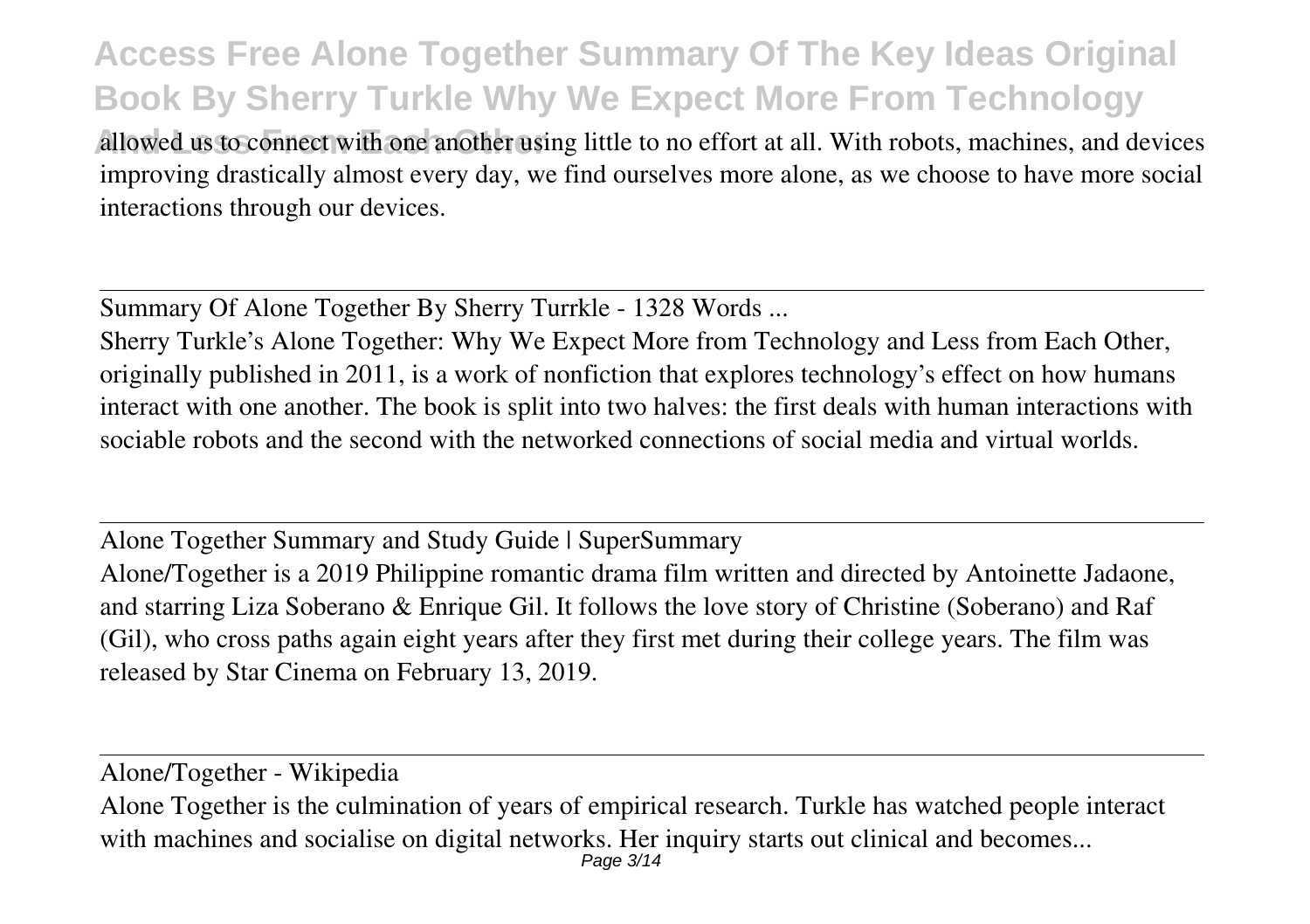Alone Together: Why We Expect More from Technology and ...

In Alone Together, MIT technology and society professor Sherry Turkle explores the power of our new tools and toys to dramatically alter our social lives. It's a nuanced exploration of what we are looking for - and sacrificing - in a world of electronic companions and social networking tools, and an argument that, despite the hand-waving of today's self-described prophets of the future, it will be the next generation who will chart the path between isolation and connectivity.

Summary and reviews of Alone Together by Sherry Turkle

Download Free Alone Together Summary Of The Key Ideas Original Book By Sherry Turkle Why We Expect More From Technology And Less From Each Othersimple to understand. So, taking into account you environment bad, you may not think as a result hard virtually this book. You can enjoy and agree to some of the lesson gives. The daily language usage makes the

Alone Together Summary Of The Key Ideas Original Book By ...

Alone Together 3 Pages The world of technology has grown to consume our lives and distort our views on the values of authenticity in the biological and social world. As we become more and more dependent on technology, we also become emotionally and socially drained, detaching ourselves from reality....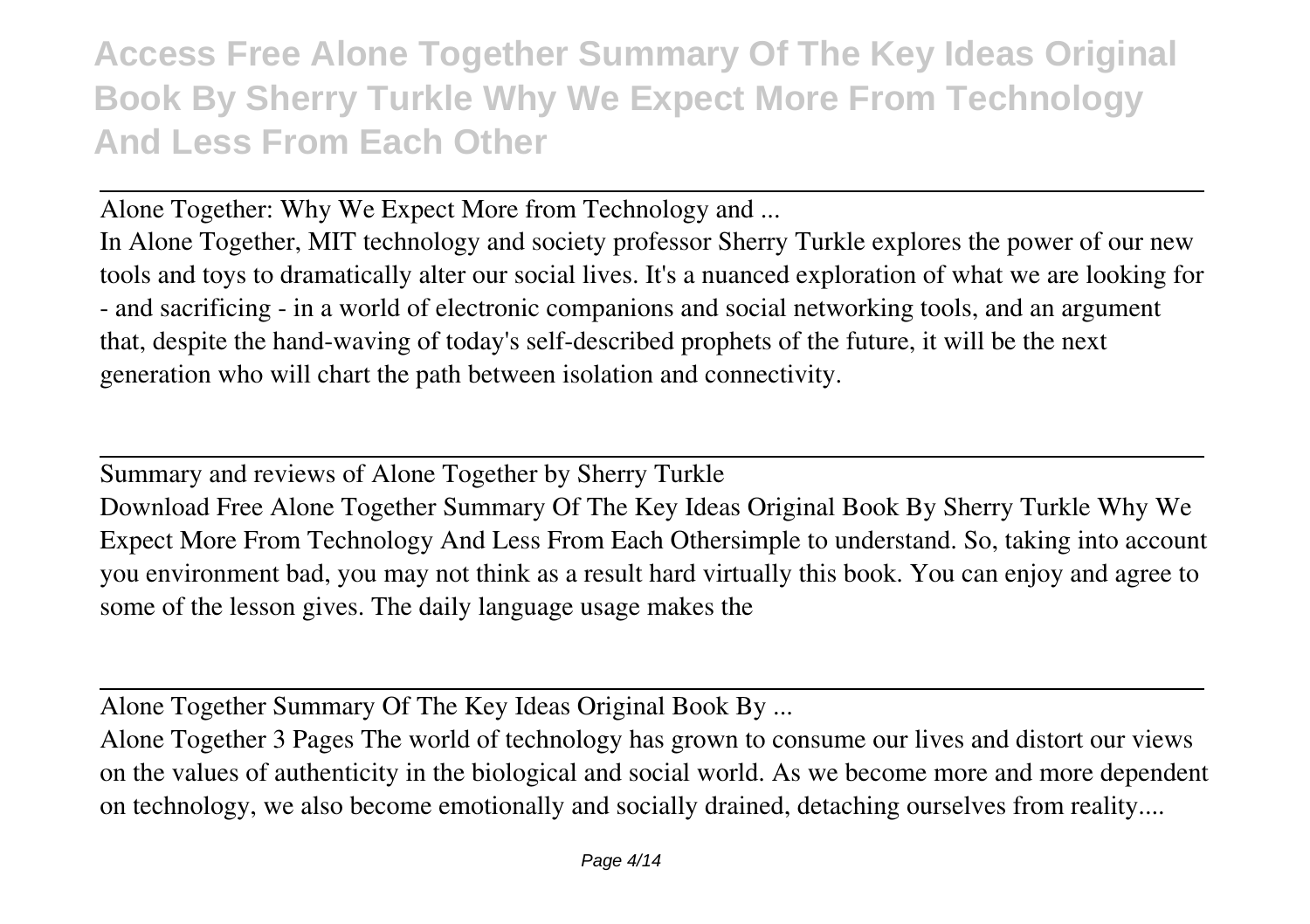?Essays on Alone Together. Free Examples of Research Paper ...

10/7 – Alone Together: Chapters 6, 7, 8, 9, & 10 In this session we move to the middle of Sherry Turkle's book. If you have time, you might also want to check out this video of Cliff Nass's talk to Stanford parents last year, about the effects of current technology and media multitasking on young minds.

10/7 – Alone Together: Chapters 6, 7, 8, 9, & 10 | Digital ...

Summary Dietrich Bonhoeffer's Life Together is a brief but rich treatise on Christian community. In it Dietrich Bonhoeffer gives you "a number of directions and precepts that the Scriptures provide us for life together under the word." He seeks to present practical suggestions for how you can live in Christian community with others.

Dietrich Bonhoeffer's 'Life Together': A Summary and ...

In a Sherry Turkle's second Ted Talk, "Connected, But Alone"? she restated her view on technology and the affect it has on our psychological state coupled with the concept of being alone. Turkle, a psychological scientist, suggest that these devices in our every day lives have a psychological power to change what we do and how we think.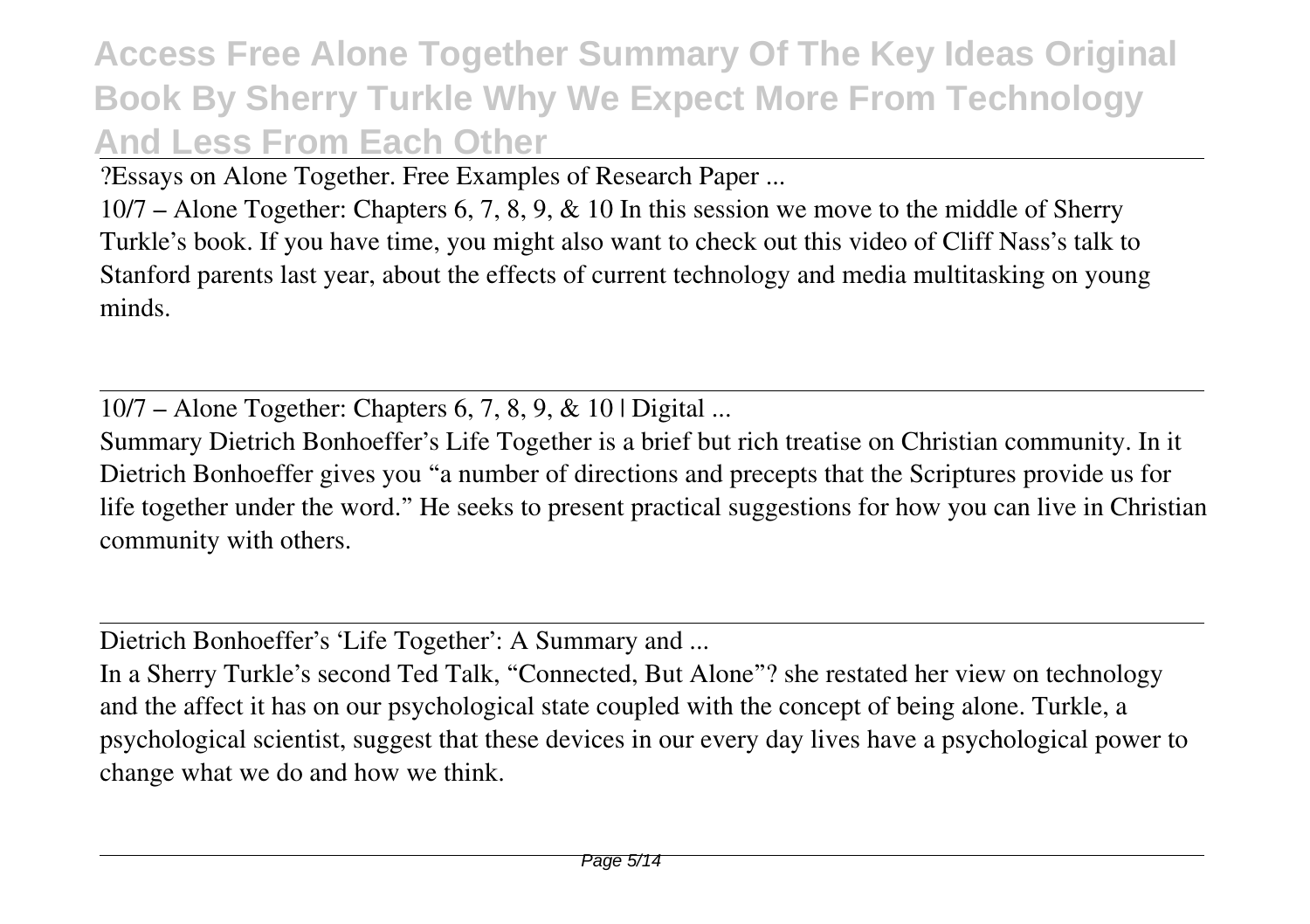<sup>A</sup>Connected, But Alone"? Ted Talk Summary and Reaction ...

Two people bound together in the same journey of life and fall for each other in an unexpected way. Director: Mae Czarina Cruz. Stars: Enrique Gil, Liza Soberano, Gerald Anderson. Add to Watchlist.

Alone/Together (2019) - IMDb

Alone Together explores how technology is changing the way we interact In Alone Together , Turkle explores how technology is changing the way we communicate. In particular, Turkle raises concerns about the way in which genuine, organic social interactions become degraded through constant exposure to illusory meaningful exchanges with artificial intelligence .

Sherry Turkle - Wikipedia In "Alone Together," MIT technology and society professor Sherry Turkle explores the power of our new tools and toys to dramatically alter our social lives. It's a nuanced exploration of what we are looking for--and sacrificing--in a world of electronic companions and social networking tools, and an...

Summaries and Excerpts: Alone together : why we expect ...

? Sherry Turkle, Alone Together: Why We Expect More from Technology and Less from Each Other. tags: assumptions, conventional-wisdom, discipleship, humility, thought-life. 3 likes. Like "But this is not a book about robots. Rather, it is about how we are changed as technology offers us substitutes for Page 6/14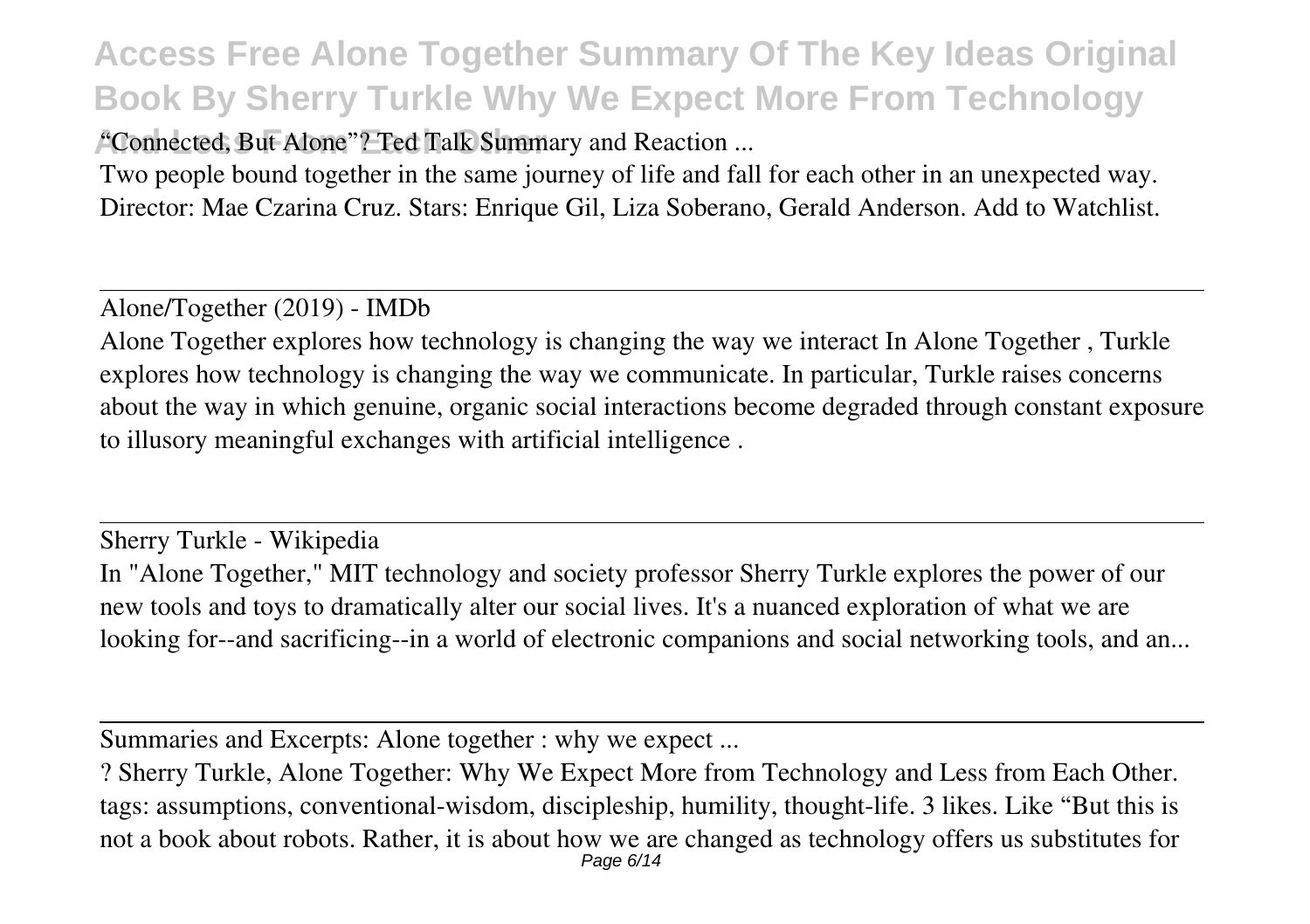**Access Free Alone Together Summary Of The Key Ideas Original Book By Sherry Turkle Why We Expect More From Technology** connecting with each other face-to-face."

Alone Together Quotes by Sherry Turkle Access a free summary of Alone Together, by Sherry Turkle and 20,000 other business, leadership and nonfiction books on getAbstract.

Do you want more free book summaries like this? Download our app for free at https://www.QuickRead.com/App and get access to hundreds of free book and audiobook summaries. Why We Expect More from Technology and Less from Each Other. Today, it's easier than ever to connect with another person. Thanks to social media apps like Facebook, we have opened ourselves up to become available at all hours of the day. While this makes people stay connected virtually, our modern lives are making us less connected as we no longer connect with physical people but simulations of them. And not only is technology providing us with an endless network of people, but it is also equipping us with robots who can do more than just take on mindless or dangerous tasks. Now, robots are providing humans with care and demanding that we care for them. In Alone Together, author Sherry Turkle explores the power of these new technologies and shares both sides of today's digital culture. As you read, you'll learn how robots can be therapeutic for the elderly, why being constantly connected leads to stress, and why people use virtual avatars to cope with the stresses of life.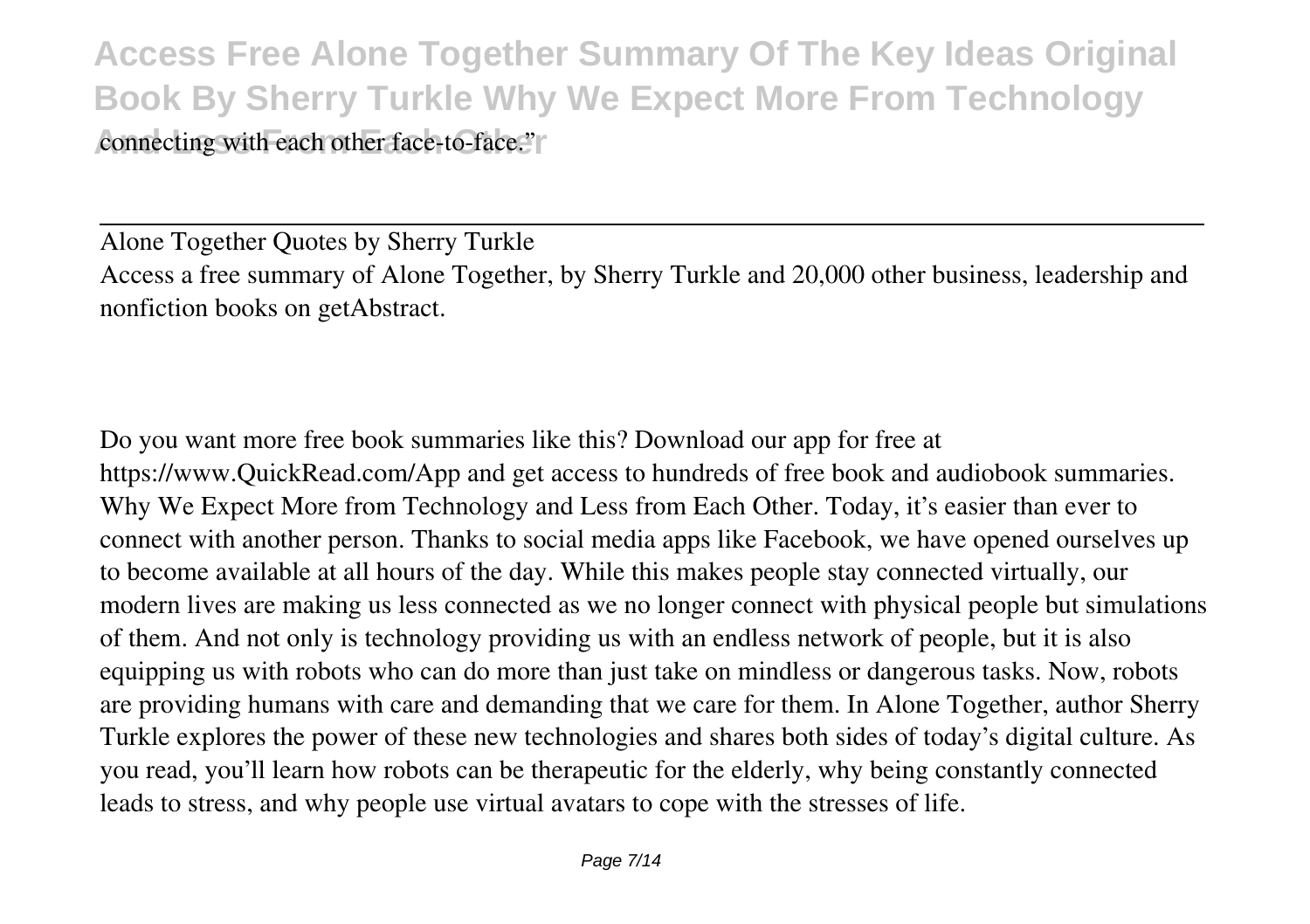**And Analyzis From East Section Times Technology has become the architect of our intimacies.** Online, we fall prey to the illusion of companionship, gathering thousands of Twitter and Facebook friends, and confusing tweets and wall posts with authentic communication. But this relentless connection leads to a deep solitude. MIT professor Sherry Turkle argues that as technology ramps up, our emotional lives ramp down. Based on hundreds of interviews and with a new introduction taking us to the present day, Alone Together describes changing, unsettling relationships between friends, lovers, and families.

\* Our summary is short, simple and pragmatic. It allows you to have the essential ideas of a big book in less than 30 minutes. \*By reading this summary, you will discover how the development of new technologies has an influence on our lives, our relationship to the world, and even on the construction and exploration of our identity. \*You will also discover that : the frontier between the real and the virtual is constantly blurred and fuzzy; robots tend to have a major place in our daily lives; we seem to undeniably get caught up in the game of interaction with robots if we get the chance; social networks are changing our perception of sociability and friendship; technology has changed our lives dramatically; this should attract our attention and invite us to adopt a critical attitude. \*Technology is part of our lives, part of our daily lives. Technology can sometimes give rise to surprising attitudes. For example, we might send an S.M.S. to someone in the next room, when all we would have to do is move a few meters away to talk directly to them. It can also be about groups of friends, physically all together while everyone is on their smartphone, attention elsewhere. What is virtual is now familiar to us, to the point where we feel more comfortable in a virtual space than in a real one. In this hyper-connected world open to technologies, the place of robots is growing, and seems natural. However, they promise relationships Page 8/14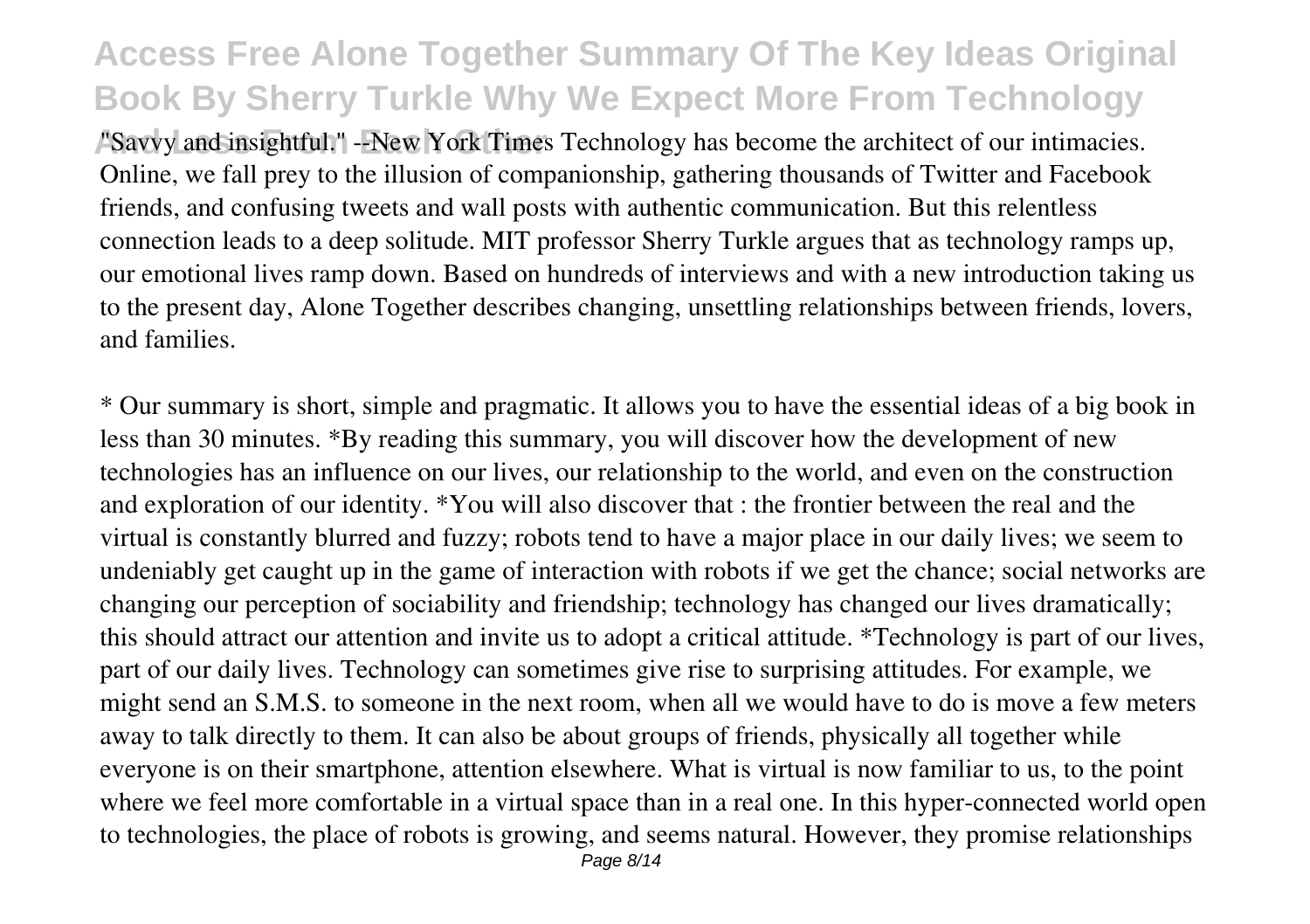that we do not master. In this summary, you will learn to better consider our current relationship to these networks and machines, developing a critical approach to what might seem banal and inevitable. \*Buy now the summary of this book for the modest price of a cup of coffee!

"In a time in which the ways we communicate and connect are constantly changing, and not always for the better, Sherry Turkle provides a much needed voice of caution and reason to help explain what the f\*\*\* is going on." —Aziz Ansari, author of Modern Romance Renowned media scholar Sherry Turkle investigates how a flight from conversation undermines our relationships, creativity, and productivity—and why reclaiming face-to-face conversation can help us regain lost ground. We live in a technological universe in which we are always communicating. And yet we have sacrificed conversation for mere connection. Preeminent author and researcher Sherry Turkle has been studying digital culture for over thirty years. Long an enthusiast for its possibilities, here she investigates a troubling consequence: at work, at home, in politics, and in love, we find ways around conversation, tempted by the possibilities of a text or an email in which we don't have to look, listen, or reveal ourselves. We develop a taste for what mere connection offers. The dinner table falls silent as children compete with phones for their parents' attention. Friends learn strategies to keep conversations going when only a few people are looking up from their phones. At work, we retreat to our screens although it is conversation at the water cooler that increases not only productivity but commitment to work. Online, we only want to share opinions that our followers will agree with – a politics that shies away from the real conflicts and solutions of the public square. The case for conversation begins with the necessary conversations of solitude and self-reflection. They are endangered: these days, always connected, we see loneliness as a problem that technology should solve. Afraid of being alone, we rely on other people to give us a sense Page  $9/14$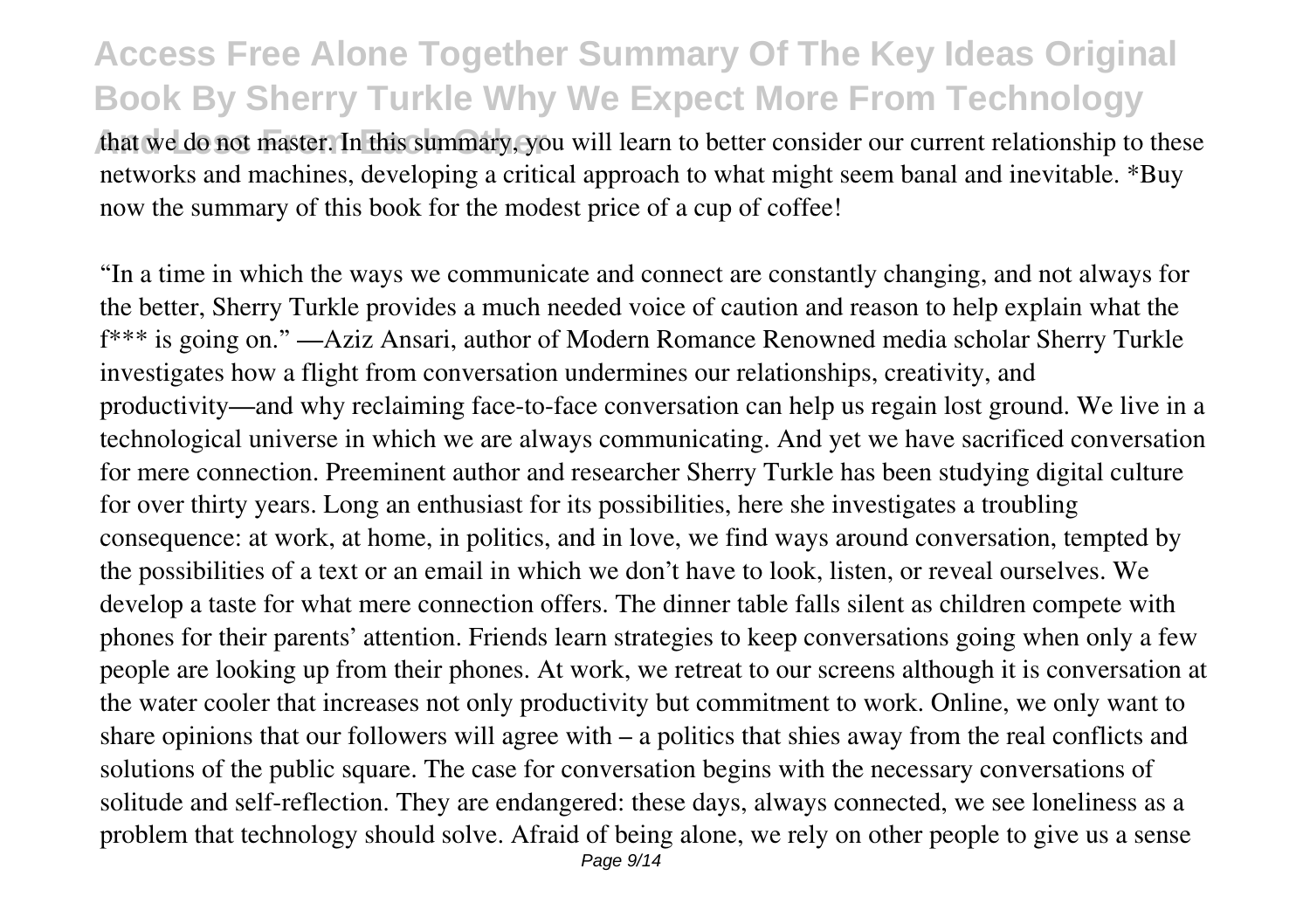of ourselves, and our capacity for empathy and relationship suffers. We see the costs of the flight from conversation everywhere: conversation is the cornerstone for democracy and in business it is good for the bottom line. In the private sphere, it builds empathy, friendship, love, learning, and productivity. But there is good news: we are resilient. Conversation cures. Based on five years of research and interviews in homes, schools, and the workplace, Turkle argues that we have come to a better understanding of where our technology can and cannot take us and that the time is right to reclaim conversation. The most human—and humanizing—thing that we do. The virtues of person-to-person conversation are timeless, and our most basic technology, talk, responds to our modern challenges. We have everything we need to start, we have each other. Turkle's latest book, The Empathy Diaries (3/2/21) is available now.

"Could there be a timelier gift to quarantined readers...? I doubt it."—The Washington Post "A heartening gathering of writers joining forces for community support."—Kirkus Reviews "Connects writers, readers, and booksellers in a wonderfully imaginative way. It's a really good book for a really good cause"—Bestselling author James Patterson ALONE TOGETHER: Love, Grief, and Comfort in the Time of COVID-19 is a collection of essays, poems, and interviews to serve as a lifeline for negotiating how to connect and thrive during this stressful time of isolation as well as a historical perspective that will remain relevant for years to come. All contributing authors and business partners are donating their share to The Book Industry Charitable Foundation (Binc), a nonprofit organization that coordinates charitable programs to strengthen the bookselling community. The roster of diverse voices includes Faith Adiele, Kwame Alexander, Jenna Blum, Andre Dubus III, Jamie Ford, Nikki Giovanni, Pam Houston, Jean Kwok, Major Jackson, Devi S. Laskar, Caroline Leavitt, Ada Limón, Dani Shapiro, David Sheff, Garth Stein, Luis Alberto Urrea, Steve Yarbrough, and Lidia Yuknavitch. The overarching theme is how this Page 10/14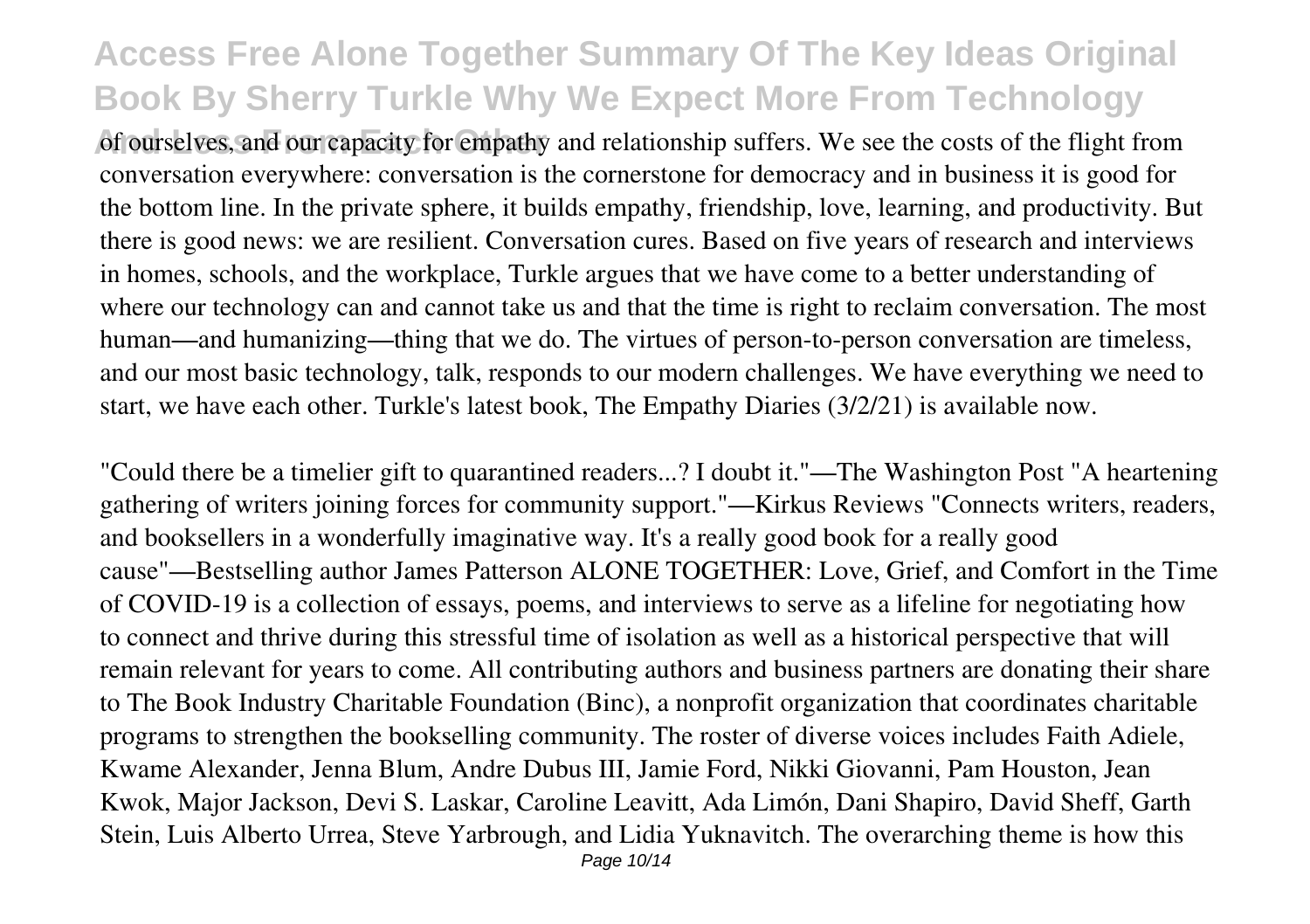age of isolation and uncertainty is changing us as individuals and a society. "Alone Together showcases" the human desire to grieve, explore, comfort, connect, and simply sit with the world as it weathers the pandemic. Jennifer Haupt's timely and moving anthology also benefits the Book Industry Charitable Foundation, making it a project that is noble in both word and deed."—Ann Patchett, Bestselling author, bookseller, and Co-Ambassador for The Book Industry Charitable Foundation

Based on two studies of marital quality in America twenty years apart, Alone Together shows that while the divorce rate has leveled off, spouses are spending less time together. The authors argue that marriage is an adaptable institution, and in accommodating the changes that have occurred in society, it has become a less cohesive, yet less confining arrangement.

Winner of the 2021 National Jewish Book Award in Autobiography & Memoir! "A beautiful book… an instant classic of the genre." —Dwight Garner, New York Times • A New York Times Critics' Top Book of 2021 • A New York Times Book Review Editors' Choice • Named a Best Nonfiction Book of 2021 by Kirkus MIT psychologist and bestselling author of Reclaiming Conversation and Alone Together, Sherry Turkle's intimate memoir of love and work For decades, Sherry Turkle has shown how we remake ourselves in the mirror of our machines. Here, she illuminates our present search for authentic connection in a time of uncharted challenges. Turkle has spent a career composing an intimate ethnography of our digital world; now, marked by insight, humility, and compassion, we have her own. In this vivid and poignant narrative, Turkle ties together her coming-of-age and her pathbreaking research on technology, empathy, and ethics. Growing up in postwar Brooklyn,Turkle searched for clues to her identity in a house filled with mysteries. She mastered the codes that governed her mother's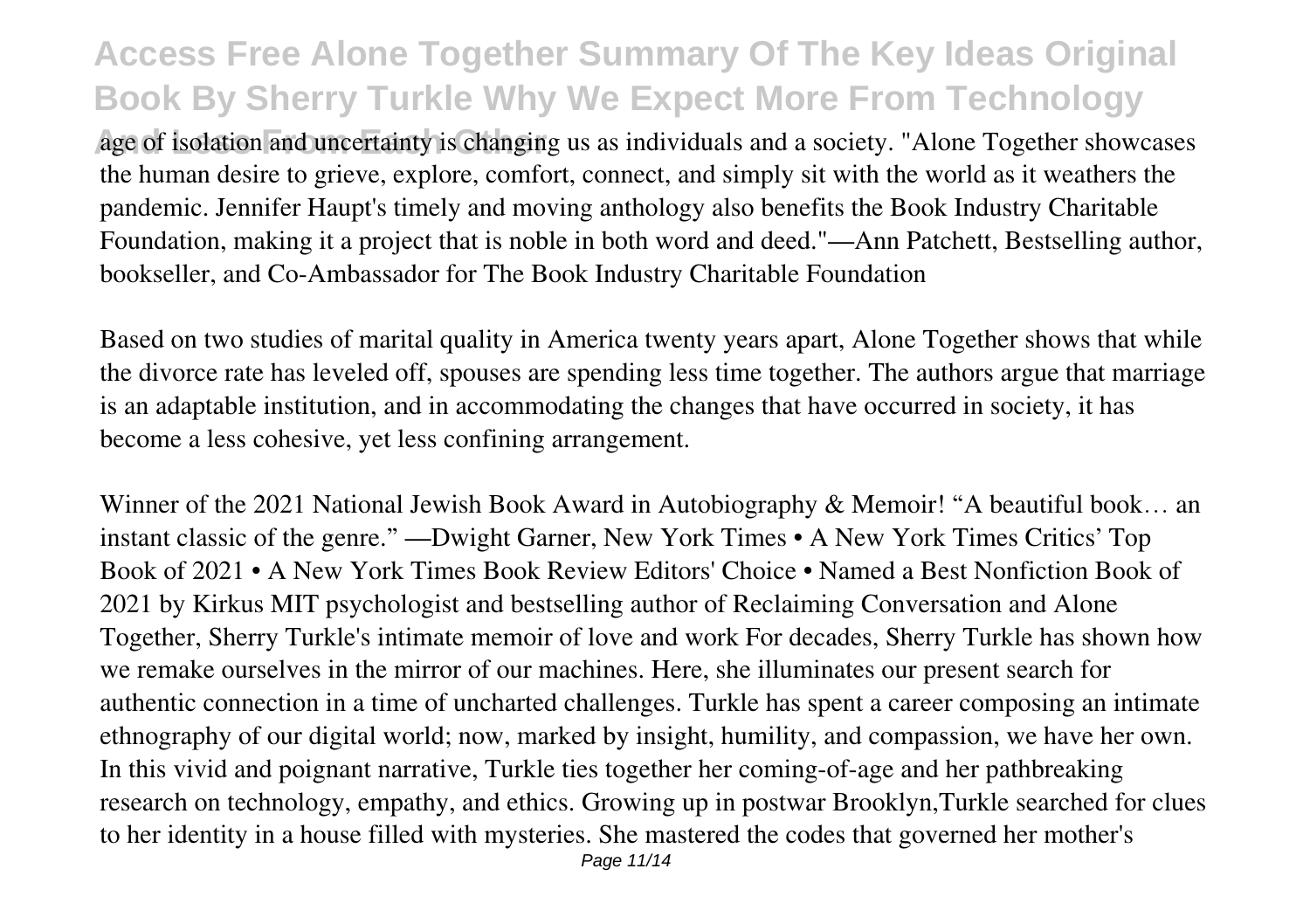secretive life. She learned never to ask about her absent scientist father--and never to use his name, her name. Before empathy became a way to find connection, it was her strategy for survival. Turkle's intellect and curiosity brought her to worlds on the threshold of change. She learned friendship at a Harvard-Radcliffe on the cusp of coeducation during the antiwar movement, she mourned the loss of her mother in Paris as students returned from the 1968 barricades, and she followed her ambition while fighting for her place as a woman and a humanist at MIT. There, Turkle found turbulent love and chronicled the wonders of the new computer culture, even as she warned of its threat to our most essential human connections. The Empathy Diaries captures all this in rich detail--and offers a master class in finding meaning through a life's work.

Fifteen-year-old Sadie Carter, the ninth of eleven children, has grown up poor, surviving by hiding food and flying under the radar of family drama. As her older siblings leave home, it becomes harder for Sadie to hide. While her dad builds a canoe in the garage instead of working, and her mom spends more time at church than at home, Sadie learns to depend on herself. But when her younger sister gets pregnant and her mom abandons the family, Sadie has to decide if she¿s better off in her family or somebody else¿s. A teacher, a cute boy (okay, two), and some great books challenge Sadie to look beyond survival, despite mounting uncertainty.

Theodora "Teddy" Getty Gaston—now one hundred years old—reveals the glamorous yet painful story of her marriage to J. Paul Getty. As formidable as Getty was, his wife was equally strong-minded and flamboyant, and their clutches and clashes threw off sparks. She knew the vulnerable side of Getty—he underwent painful plastic surgery and suffered terrible phobias—that few, if any, saw. A vivid love story,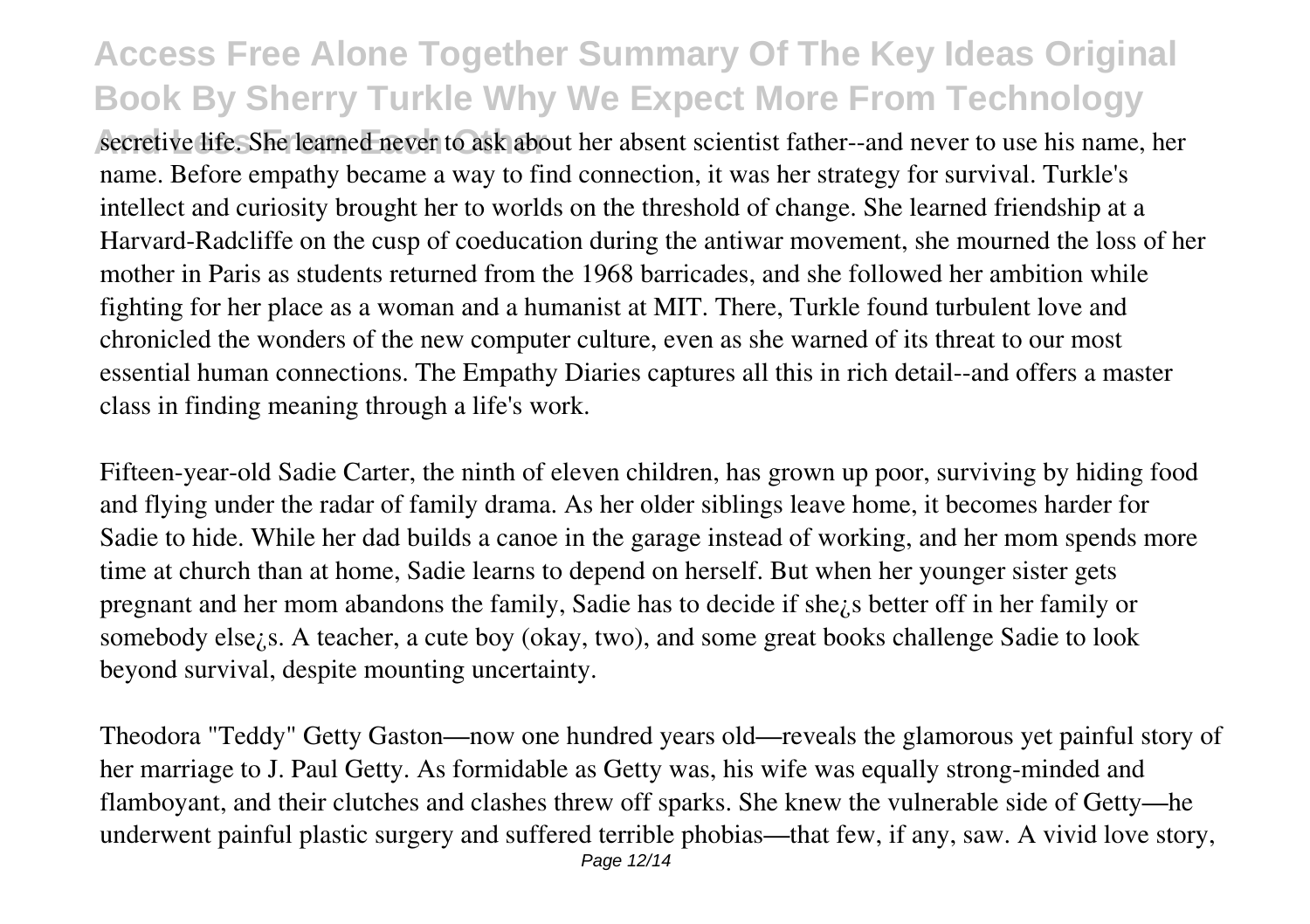Alone Together is also a fascinating glimpse into the twentieth century from the vantage point of one of its most remarkable couples. This is how the other half lived—dinner dances, satin gowns, beach houses, hotel suites, first-class cabins on the Queen Mary. Teddy's extra-ordinary life story moves from the glittering nightclubs of 1930s New York City to Mussolini's Italy, where she was imprisoned by the fascist regime, to California in the golden postwar years, where Paul and Teddy socialized with movie stars and the elite. But life with one of the world's richest men wasn't all glitz and glamour. Though terrifically charismatic in person, Getty grew more miserly as his wealth increased. Worse, he often left Teddy and their son, Timothy, behind for years at a time while he built planes for the war effort in the 1940s or brokered oil deals—he was the first American to lease mineral rights in Saudi Arabia, which made him, at his death, the richest man in the world. Even when Timothy was diagnosed with a brain tumor, Getty complained about medical bills and failed to return to the United States to support his wife and son. When Timothy died at age twelve, the marriage was already falling apart. Teddy's unrelenting spirit, her valiant friendship, and her winning lack of vanity transform what could have been a sob story into a nuanced portrait of a brilliant but stubbornly difficult man and the family he loved but left behind, as well as an enchanting view into a bygone era. This was a life lived from the heart.

With eye-opening statistics, original data, and vivid portraits of people who live alone, renowned sociologist Eric Klinenberg upends conventional wisdom to deliver the definitive take on how the rise of going solo is transforming the American experience. Klinenberg shows that most single dwellers—whether in their twenties or eighties—are deeply engaged in social and civic life. There's even evidence that people who live alone enjoy better mental health and have more environmentally sustainable lifestyles. Drawing on more than three hundred in-depth interviews, Klinenberg presents a